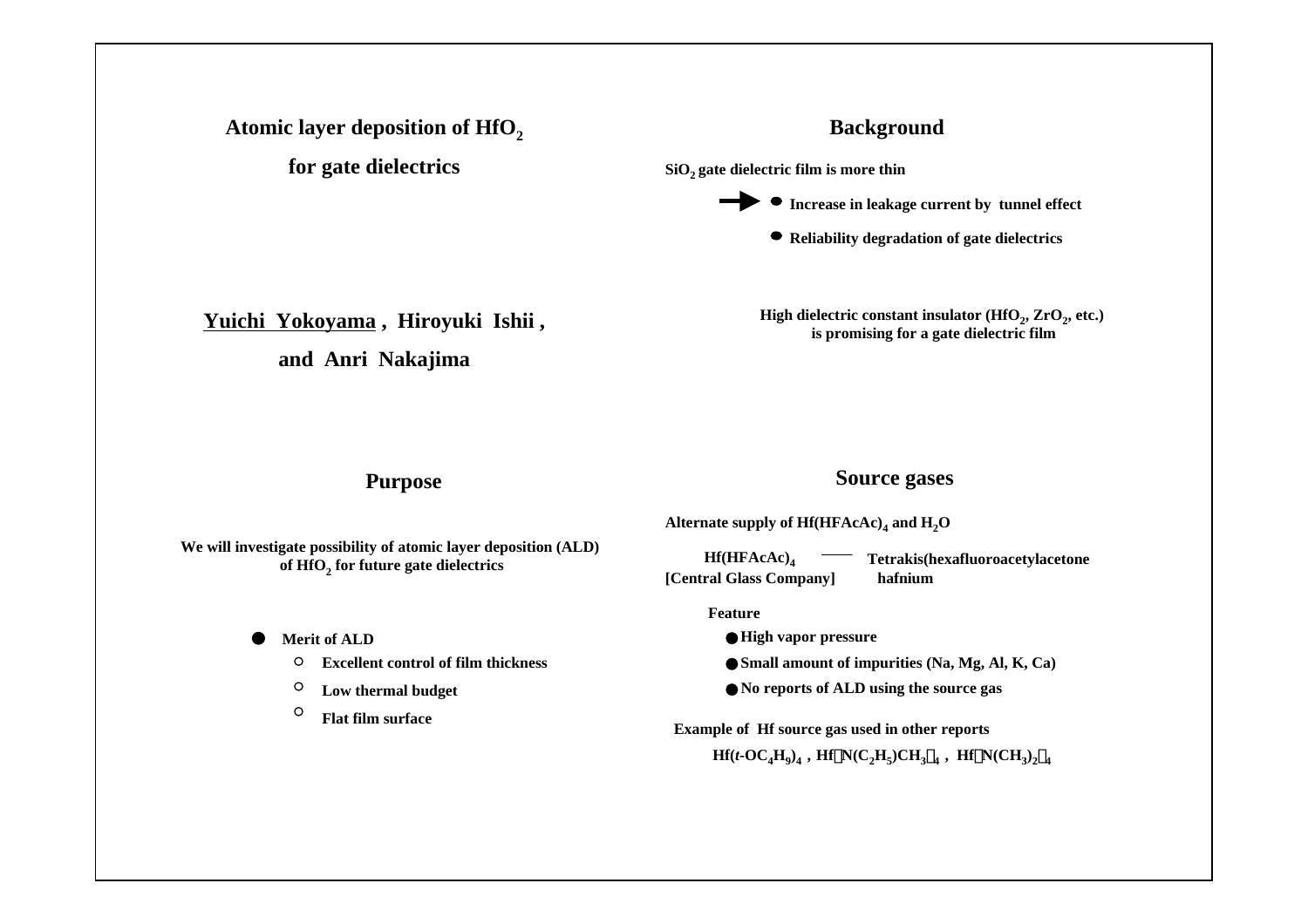### **Experiments**

- *p***-type Si (100) substrate treated with 0.5% HF**
- **Alternate supply of source gases one cycle (substrate temperature : 200** ~**500** ℃**) Hf(HFAcAc)4 exposure (0.01kPa) Vacuum pumping H2O exposure (0.70kPa) Vacuum pumping**
- **Thickness measurement by ellipsometry**

**Dependence of deposited film thickness on H2O gas exposure time**



#### **Dependence of deposited film thickness on Hf(HFAcAc)4 gas exposure time**



**Dependence of film thickness on number of deposition cycles**